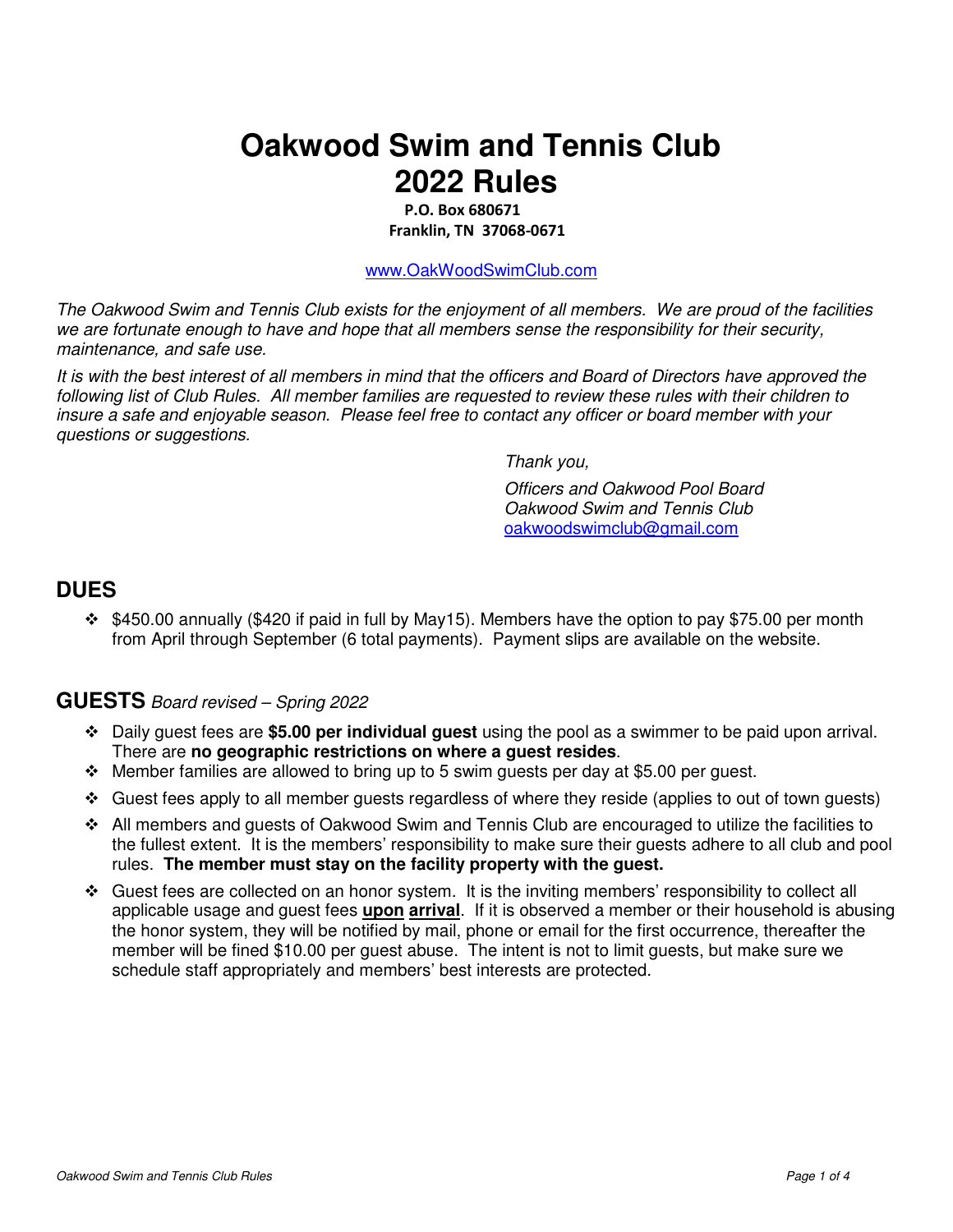### **GENERAL CLUB RULES**

- **All members must sign in and, if applicable, pay for any guest(s) upon arrival.**
- $\div$  All membership fees, annual dues, and charges must be current prior to using the club's facilities
- **Members who have an outstanding balance as of December 31st will lose their membership and be removed from the rolls, unless otherwise approved by the pool board.**
- $\div$  The pool manager or pool monitor has the right to ask for additional identification when deemed necessary.
- **Children under thirteen (13) years of age will not be allowed in the pool area unless accompanied by an adult or other responsible person at least sixteen (16) years of age.** Board revised – Spring 2009

#### GENERAL CLUB RULES - Continued

- $\div$  Boisterousness, such as running around the pool, or conduct on the club property that could be injurious to oneself or others is prohibited at all times.
- $\div$  Costs or property damages due to negligence will be charged to the responsible member.
- $\div$  The club will not be responsible for the loss of or damage to personal property.
- Bicycles and vehicles must be parked in designated areas.
- $\div$  It shall be the duty of the pool manager, assisted by the pool monitors, to take necessary measures, including suspension of club privileges, to enforce these rules at all times.
- $\div$  All club-sponsored parties will be open to the full membership.
- $\div$  Club-sponsored parties will be held no later than 10 pm; the Pool Board shall approve any exceptions.
- **Private parties must be scheduled in advance** by any member through the Party Coordinator with approval of the Board. The sponsoring member is responsible for notifying the President or Party Coordinator with the date and approximate number of guests. **Parties may be limited during pool peak times (Holidays or Friday & Saturday evenings) Party fees**

 **Minimum party fee is \$100** which provides up to 15 swimmer guests. Please put your money in an envelope and drop in the guest fee box.

 **Over 15 swimmers**- \$5 per additional guest (defined as those who are dressed to swim) plus **\$20 per hour** for additional lifeguard. Large parties (25+) may be required to pay a deposit in advance and are subject to board approval prior to reservation confirmation. **For scheduling purposes, all parties requiring additional lifeguards must be scheduled at least 7 days prior to your event**. Parties may be scheduled through the Party Coordinator or at oakwoodswimclub@gmail.com

All parties will be posted on the Website calendar and bulletin board at the pool to notify other pool members. "Reserved" signs for your table are in the office for you to put out in advance if you wish. Please feel free to bring in any additional tables needed for set up as you can only reserve one side of the pavilion (4 tables). The other 4 tables are for pool members to use.

The sponsoring member is also responsible for:

- Seeing all guest fees are properly paid to the pool manager or co-treasurer.
- Providing proper chaperons, in addition to lifeguards, to insure adherence to all club rules.
- Cleaning and straightening up after party is over. Any damages to club facilities or equipment will be assessed to the sponsoring member.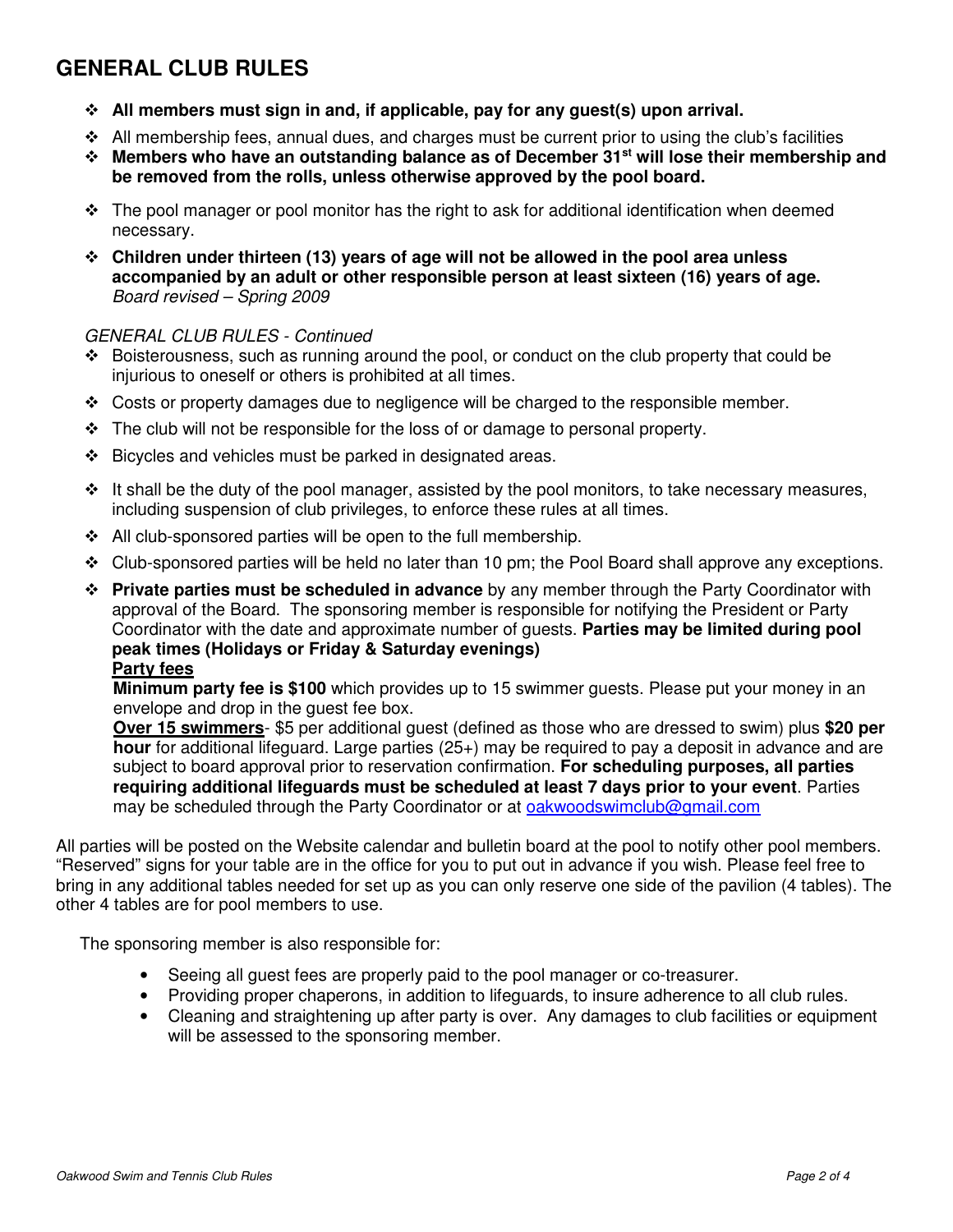- $\div$  Children are not permitted to play with electrical switchboxes in the pool area.
- ❖ Pets are not allowed on the club property.
- $\div$  The pool can be closed to other members on special event nights (requires Board Approval)
- **Lost Key Fee** Member will pay a \$ 25.00 fee to replace first key lost. Member will pay a \$ 50.00 fee for second key lost. Board revised – Spring 2011

#### **POOL RULES**

- $\div$  No swimming will be permitted without a lifeguard on duty.
- $\cdot \cdot$  No smoking of any kind is allowed inside the pool gated area (this includes electronic or vapor cigarettes or smokeless tobacco).
- $\div$  Gates in the pool area will be pad locked when the pool is not in use.
- $\div$  The pool manager or lifeguard on duty will have the authority to close the pool in inclement weather or any health related issue.
- $\div$  All members (and guests) using the pool will be required to sign in upon arrival.
- $\div$  No charge will be made if baby sitters are not dressed for swimming. If dressed for swimming, a quest fee must be paid.
- $\div$  Only children ages 6 and below are allowed in the baby pool.

### **VIOLATION OF POOL RULES**

- Violations will be handled as follows:
	- $\bullet$  1<sup>st</sup> violation immediate suspension for one (1) week
	- $2<sup>nd</sup>$  violation three (3) week suspension
	- $\bullet$  3<sup>rd</sup> violation suspension for remainder of summer

#### **POOL SANITATION**

- Parents should encourage children to use the toilet before entering the pool. **All children not toilet trained must wear a bathing suit and swim diaper.** Parents with children who have hygiene incidents **that are not dressed appropriately** may be asked to offset the cost of the chemicals required to sanitize the pool.
- $\div$  Only conventional bathing attire will be allowed in the pool. Absolutely no cutoffs.
- $\div$  Any person with infections, skin abrasion, cold, cough, inflamed eyes, or wearing bandages may be denied use of the pool.
- $\div$  No chewing gum is permitted in the pool at any time.
- $\div$  No pets are allowed in the pool area.
- \* Persons using the club facilities are responsible for it cleanliness. All trash must be disposed of in the containers provided for this purpose.
- The Williamson County Health Department Rules and Regulations concerning bathing shall govern the health and safety of the pool.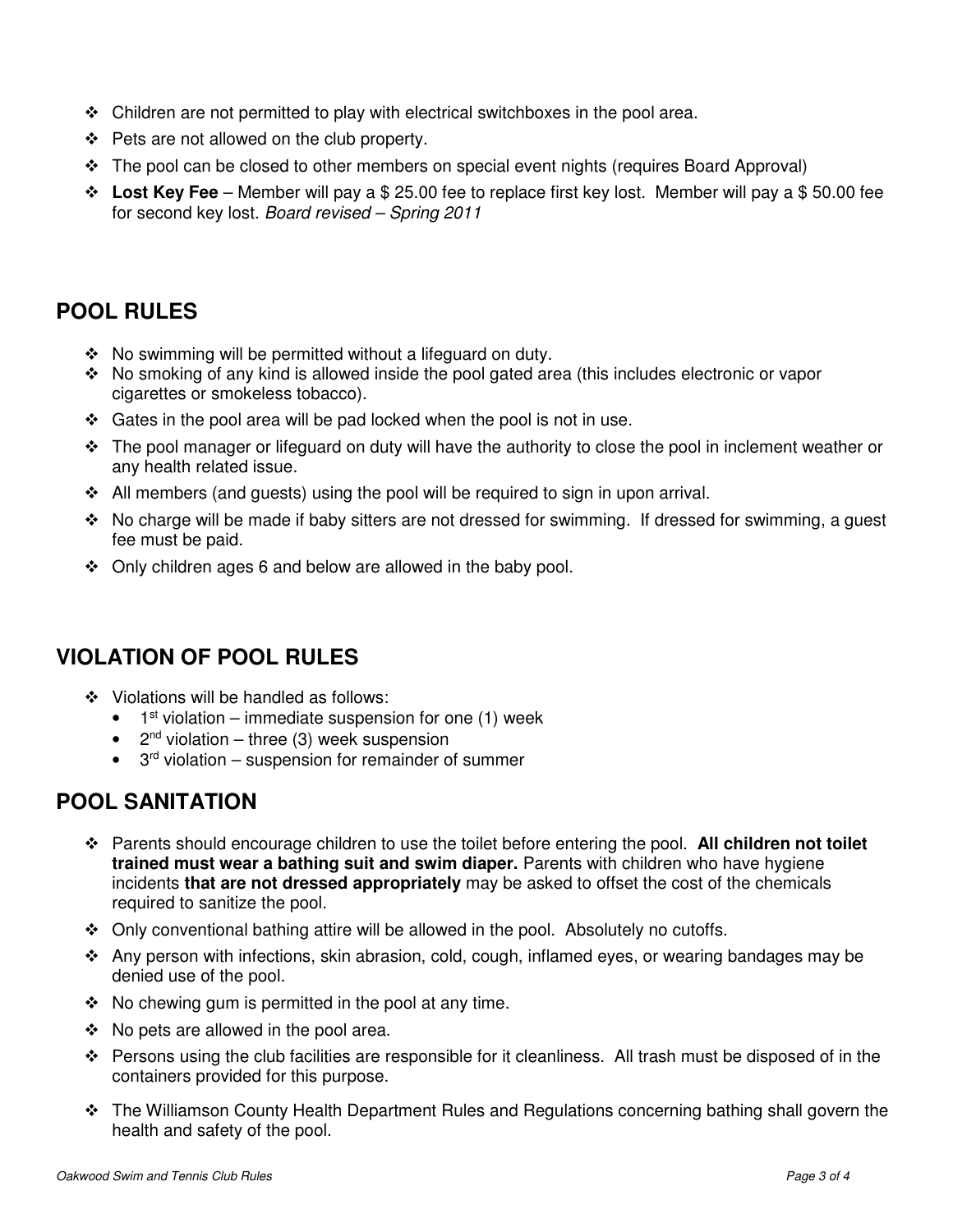### **POOL SAFETY**

- Running, pushing, wrestling, dunking, and horseplay will not be allowed. Pool furniture will not be used for play. The pool monitor's chair may not be climbed on or used as a diving platform.
- \* The pool staff may require children to demonstrate swimming ability and classify them as "swimmers" or "nonswimmers".
- Children under thirteen (13) years of age will not be allowed in the pool area unless accompanied by an adult or other responsible person at least sixteen (16) years of age. Board revision – Spring 2009
- Use of kick boards, tubes, water ball, hand balls, air mattresses, or other similar equipment is permitted when the pool is not crowded. The lifeguard has the responsibility and authority to control this privilege.
- $\div$  Everyone must leave the pool in the event of an emergency. The emergency signal is three (3) blasts on the pool monitor's whistle.
- ۰  $\div$  The first aid kit is under the supervision of the lifeguard.
- **A ten (10) minute "quiet water" period is reserved for an adult (18 years or older) swim every hour. Children may not sit on the steps or side of either pool during the break time.**
- \* The ten (10) minute break period rule applies to the baby pool as well as the adult pool.
- $\div$  Adults with infants and toddlers are allowed access to both pools during break if they are attending to the child.

### **DIVING AREA**

- ◆ Under no circumstances are nonswimmers allowed in the diving area.
- $\div$  Only one person is allowed on the diving board at a time.
- $\div$  No hanging from the diving board is permitted.
- $\cdot$  No diving or jumping from the side of the diving board is permitted.
- $\div$  Free swimming may be limited in the diving area when the pool is crowded while the diving board is in use.
- **Back flips off the board (or pool side) are not allowed at any time.**

#### **GENERAL SAFETY**

- $\triangleleft$  All members, their children and guests, use the facilities at their own risk. ۰
- **No glass containers of any kind will be allowed**.
- $\cdot$  No unauthorized person will be allowed in the pump house at any time.
- $\div$  All injuries should be reported immediately to the lifeguard.
- ❖ Unnecessary talking to the lifeguard on duty is prohibited.
- $\div$  Pool manager or lifeguard must be informed of any specific health problems or physical disability of any member which might jeopardize his or her safety, so the staff will be able to properly handle possible emergencies.